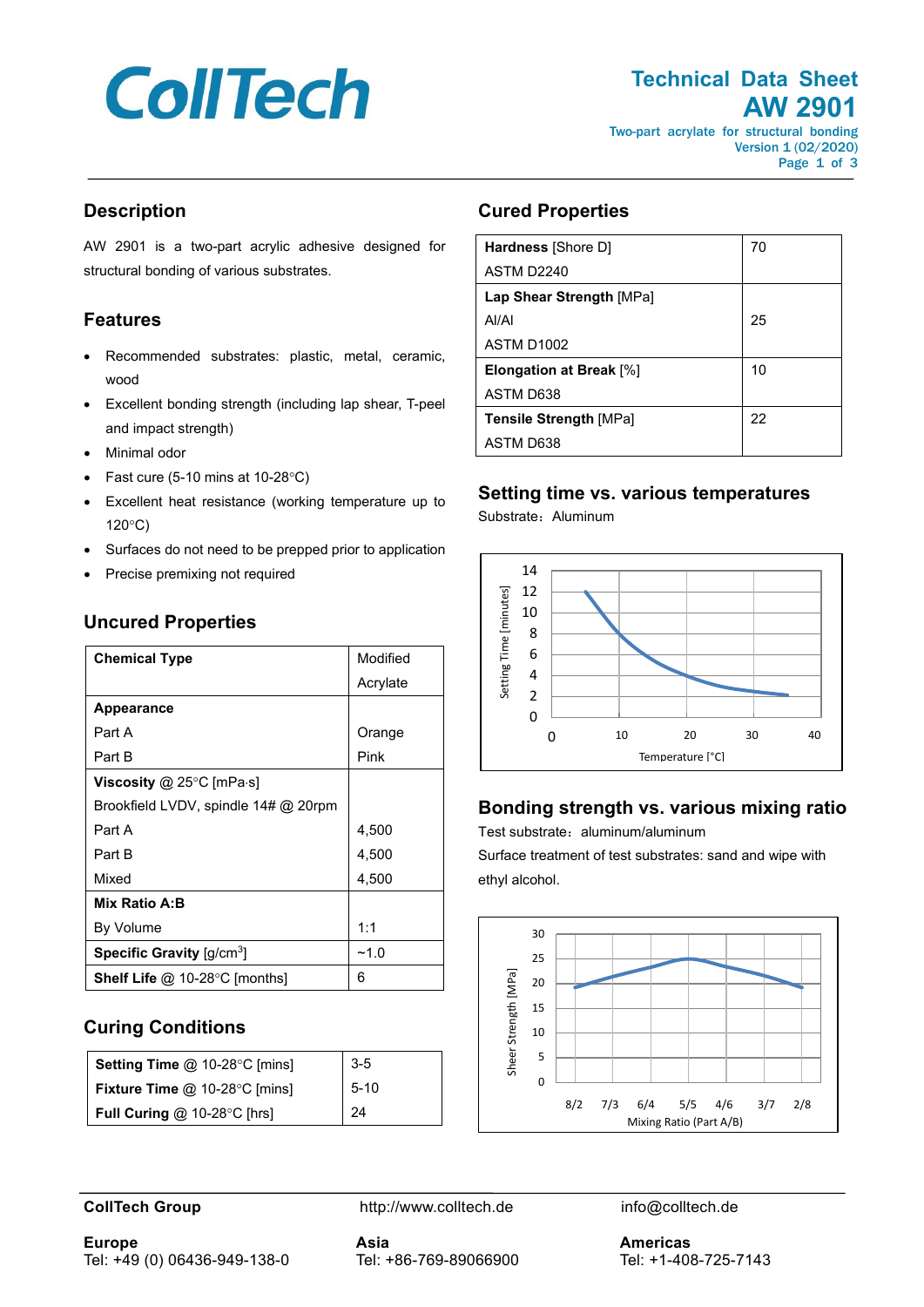

Page 2 of 3

#### **Shear strength at various substrates**

Surface treatment of test substrates: Metal: sand and wipe with ethyl alcohol.

Plastic: wipe with ethyl alcohol.

| <b>Material</b>   |                   | <b>Shear Strength</b> |
|-------------------|-------------------|-----------------------|
| <b>Categories</b> | <b>Substrates</b> | [MPa]                 |
| Metal             | Aluminum          | 25                    |
|                   | Steel             | 27                    |
|                   | Stainless steel   | 27                    |
| Plastic           | <b>ABS</b>        | $12*$                 |
|                   | Polycarbonate     |                       |
|                   | FRP(Polyester)    | 8*                    |

\*Material failure

#### **Time to set vs. shear strength**

Bond to aluminum at 25°C and then measure shear strength at specified time after adhesion.

#### Test substrate: aluminum/aluminum

Surface treatment of test substrates: Sand and wipe with ethyl alcohol.



#### **Directions for Use**

- 1. Remove surface contaminants such as paint, oxide films, oils, dust, mold release agents and any other surface contaminants before bonding.
- 2. Use gloves to minimize skin contact.
- 3. Each part can be applied individually to separate surfaces and then joined together. Curing will begin once the two parts come into contact with each other as the surfaces are adjoined.
- 4. Dual cartridges: to start a new cartridge, remove cartridge cap and dispense a small amount of adhesive and make sure both Part A and Part B are extruded. Attach nozzle and dispense approximately 25 to 50mm before bonding. Partially used cartridges can be stored with the mixing nozzle attached. To reuse the cartridges, remove and discard the old nozzle, attach a new nozzle and dispense approximately 25 to 50mm before bonding.
- 5. Bulk containers: normal material is dispensed through volumetric meter mixing equipment and attached to static mix nozzles.
- 6. Application on the substrates should be made as soon as possible. Large volume of adhesives or high temperatures will accelerate the curing speed.
- 7. Join the adhesive coated surfaces with certain pressure. Higher temperatures will speed up the curing.
- 8. Keep the assembled parts from moving during curing. Prevent any service load before developing full bonding strength.
- 9. Uncured adhesive can be cleaned using ethyl alcohol.

#### **Storage**

Maximum shelf life may be obtained when product is stored in a cool, dry location at a temperature between **10°C to 28°C**.

**Europe** Tel: +49 (0) 06436-949-138-0

**CollTech Group http://www.colltech.de** info@colltech.de

**Asia** Tel: +86-769-89066900

**Americas** Tel: +1-408-725-7143